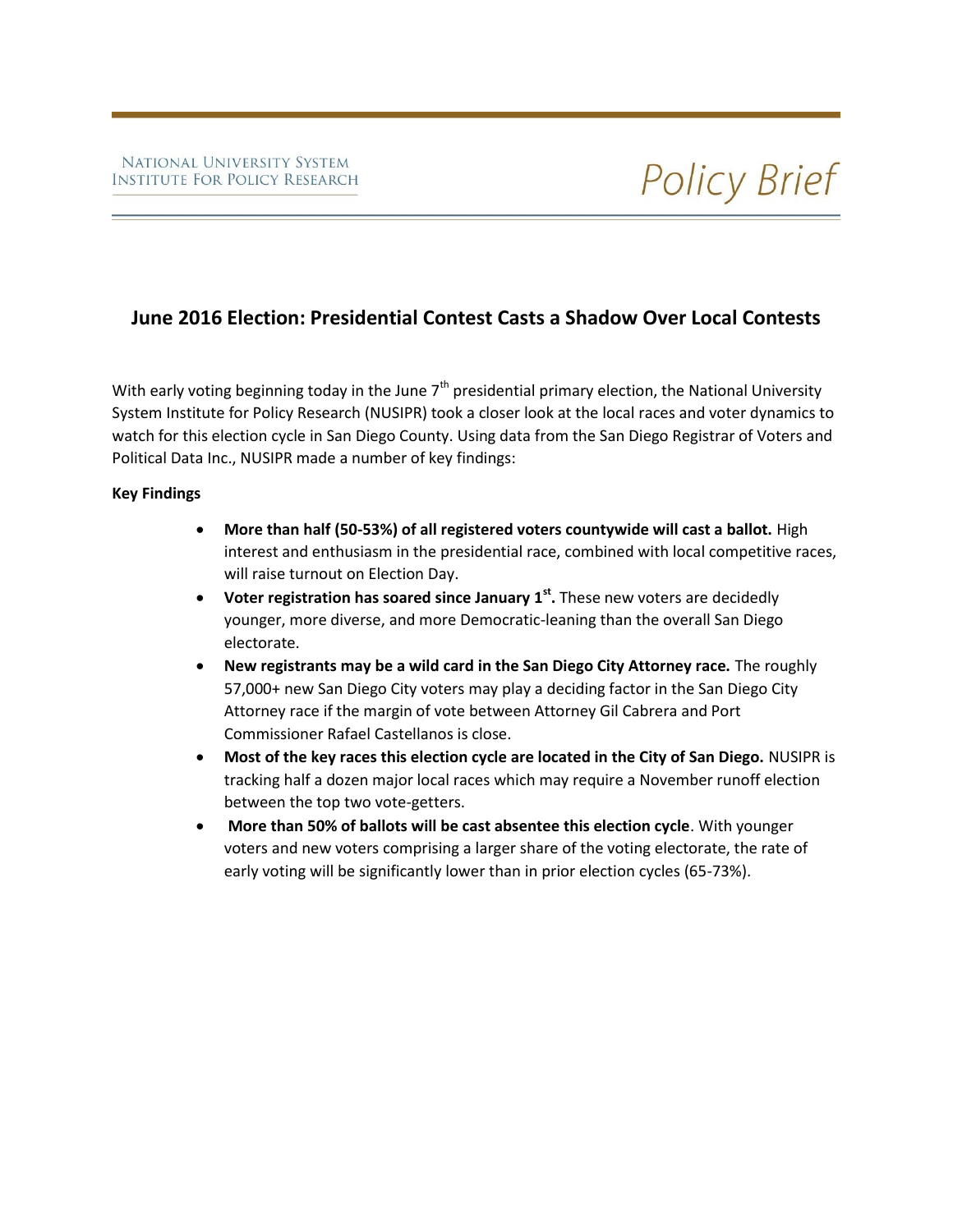#### **Voter Turnout**

Of those presidential primaries in early states where Independent voters are eligible to cast ballots in the Democratic and Republican presidential contests, total statewide voter turnout has ranged from 44%-50%. However, most of those state ballots were limited to the presidential contest, or only included congressional district races. San Diego County, and voters statewide, will be casting ballots on additional local races and ballot measures, some of which will increase voter turnout due to competitive contests and campaigns spending resources on Get-Out-The-Vote operations.

With Senator Ted Cruz and Governor John Kasich dropping out of the Republican presidential contest, voter enthusiasm for the June  $7<sup>th</sup>$  election is decidedly no longer at a bipartisan fever pitch. Still, there are large numbers of highly motivated voters eager to cast ballots in favor and against particular candidates. Unusual for a presidential primary election, both political parties have controversial, polarizing front runners (Secretary of State Hillary Clinton and businessman Donald Trump) with high unfavorable ratings nationally. This has helped sustain voter attention and strong opinions about which candidates to support and not support.

Furthermore, California voter registration has skyrocketed over the last few months, particularly among infrequent voter groups – young people, Latinos, and Independents. This is a good indicator of high voter turnout this election cycle. At this point in time, NUSIPR conservatively projects that more than half (50-53%) of all registered voters countywide will cast a ballot in the June  $7<sup>th</sup>$  election. This range falls short of the countywide voter turnout for the February 2008 presidential primary (60.67%) but surpasses the 2012 turnout rate (37.43%).

Based on the most current countywide voter registration totals (April 30<sup>th</sup>), this would mean approximately 734,000 to 778,000 votes will be cast this election cycle.

| <b>Presidential Primary</b> | <b>Countywide Turnout</b><br>Rate |  |
|-----------------------------|-----------------------------------|--|
| $Jun-12$                    | 37.43%                            |  |
| Feb-08                      | 60.67%                            |  |
| $Mar-04$                    | 46.50%                            |  |
| Mar-00                      | 53.14%                            |  |
| Mar-96                      | 42.65%                            |  |
| $Jun-92$                    | 45%                               |  |
| Jun-88                      | 43.65%                            |  |
| Jun-84                      | 44.45%                            |  |
| Jun-80                      | 59.65%                            |  |

## **Table 1: San Diego County Voter Turnout Rate, By Presidential Primary Year**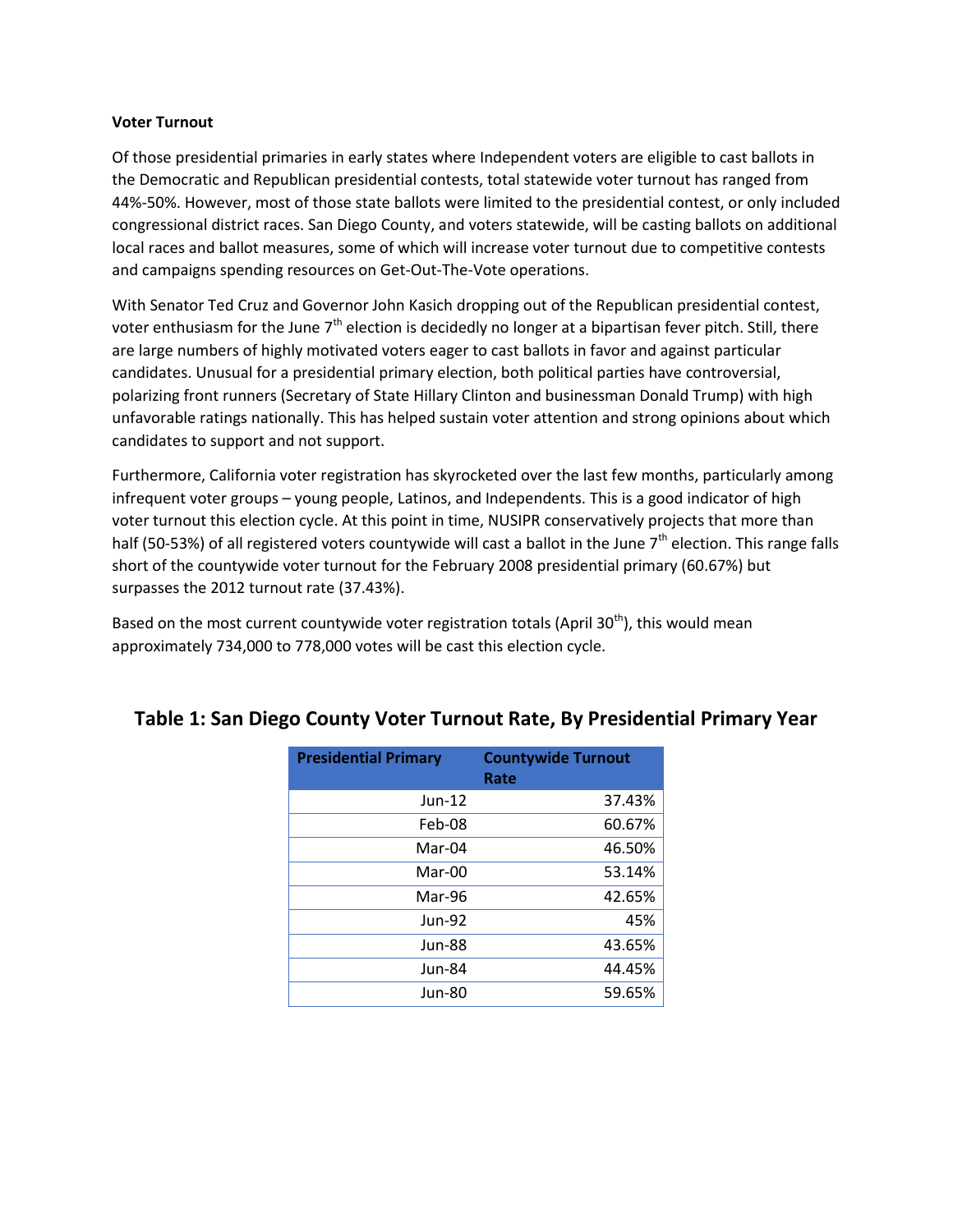#### **Voter Registration**

l

California is experiencing historic growth in new voter registrations; more than 850,000 voters have registered between January 1st and March 31<sup>st</sup> of this year. This registration figure is twice the total from January 1<sup>st</sup> to March 31<sup>st</sup> in 2012. As noted by elections analyst Paul Mitchell in *Capitol Weekly*, the last time the state voter rolls grew in the 18 months prior to a presidential primary election was in  $1980.<sup>1</sup>$ 

San Diego County is no exception – using registration reports from the San Diego County Registrar of Voters, we found countywide registration increased a net 50,977 voters from January 5<sup>th</sup> to April 30<sup>th</sup>. Most of the net change in partisan registration was among Democratic voters, further increasing the small registration lead the Democratic Party has over the GOP in San Diego County.

# **Table 2: Change in Countywide Voter Registration, January 5th 2016 to April 30th 2016**

|                         | <b>Democratic</b> | <b>Republican</b> | Decline to State | <b>Other</b> | Total     |
|-------------------------|-------------------|-------------------|------------------|--------------|-----------|
| January 5 <sup>th</sup> | 490.159           | 462.417           | 388.125          | 76.177       | 1,416,878 |
| April 30 <sup>th</sup>  | 526,483           | 479.948           | 385.471          | 75.953       | 1,467,855 |
| <b>Net Change</b>       | 36.324            | 17,531            | (2,654)          | (224)        | 50,977    |

These net figures only show part of the dynamic undercurrent in voter registration changes; in this same time period, some countywide voters have re-registered elsewhere, moved out of state, or have been deemed "inactive" and thus removed from the registration rolls. To evaluate the true increase in new voter registrations, NUSIPR searched voter records using Political Data Inc.'s online voter database software.

Overall, we found that from January  $1<sup>st</sup>$  to March 18<sup>th</sup>, 122,701 new registrations were added to the county voter rolls. These new voters are younger, more diverse, and more Democratic-leaning than the overall San Diego electorate. Slightly more than half (51%) are Millennials, and four out of ten (42%) registered with the Democratic Party. NUSIPR also identified an uptick in Latino voter registration. We would note that voter registration will continue to soar until the final deadline of May 23 $^{\text{rd}}$ .

<sup>1</sup> Mitchell, Paul. "CA120: The voter surge is now." *Capitol Weekly*. April 21, 2016. Accessed May 1, 2016. <http://capitolweekly.net/ca120-voter-surge-now-california/>.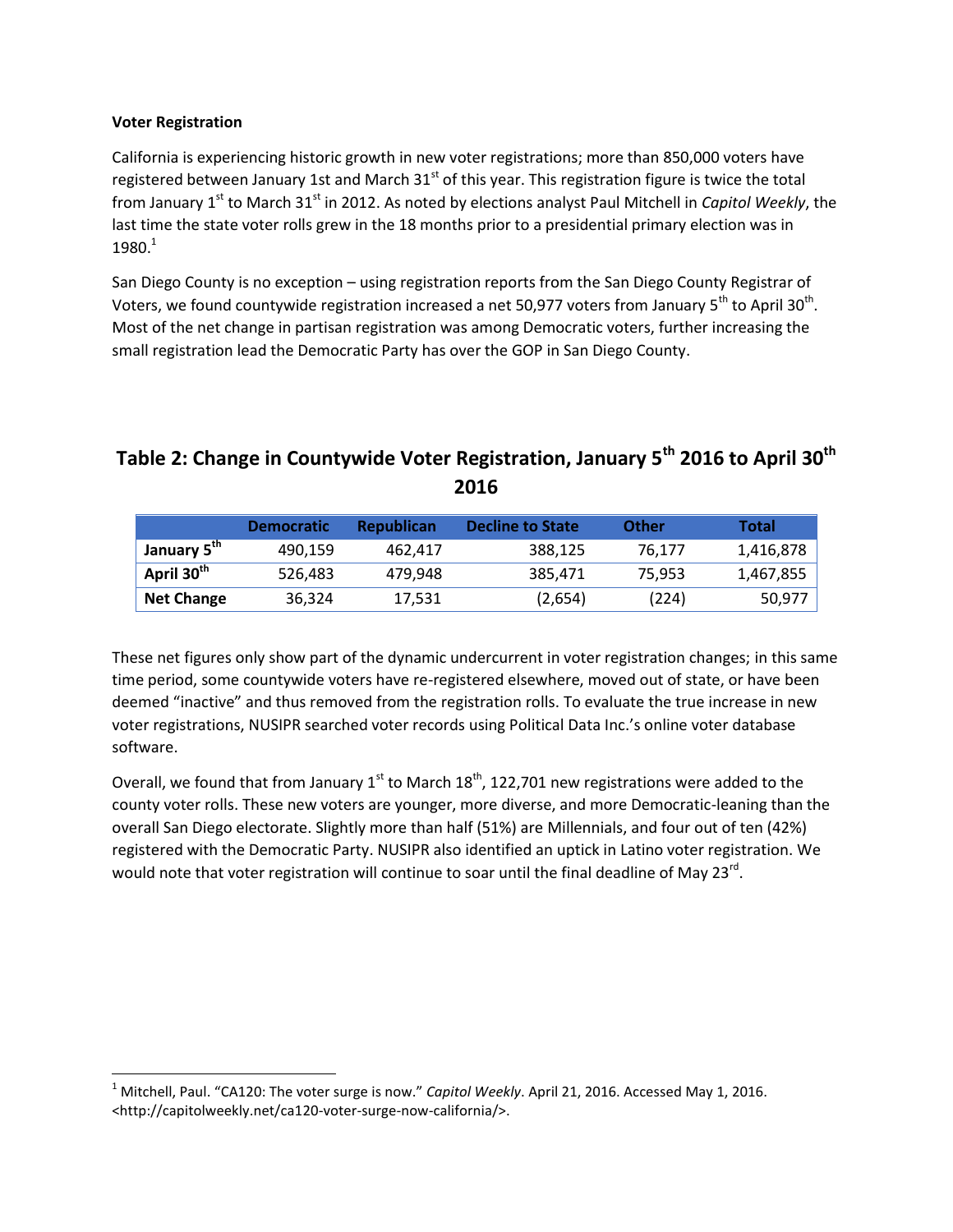|                         | <b>New</b><br><b>Registrants</b> | % Total | <b>All Other Registrants</b> | % Total |
|-------------------------|----------------------------------|---------|------------------------------|---------|
| <b>Democratic</b>       | 51,977                           | 42%     | 467,481                      | 35%     |
| Republican              | 28,396                           | 23%     | 446,657                      | 34%     |
| <b>Decline to State</b> | 34,785                           | 28%     | 347,983                      | 26%     |
| 18-34 years old         | 62,242                           | 51%     | 301,856                      | 23%     |
| Latino                  | 29,345                           | 24%     | 253,908                      | 19%     |
| <b>TOTAL</b>            | 122,701                          |         | 1,332,098                    |         |

## **Table 3: New Voter Registrants vs. All Other Registrants, San Diego County**

Nearly half (47%) of these new registrants reside in the City of San Diego, which may introduce a wild card into the race for San Diego City Attorney. Conventional political wisdom suggests that Republican and Deputy District Attorney Robert Hickey will advance to the general election between either Port Commissioner Rafael Castellanos or Attorney Gil Cabrera, both Democratic. If polling shows a close race between Castellanos and Cabrera for 2<sup>nd</sup> place, these new voters, which are largely motivated by the presidential contest, may be the deciding factor between defeat and victory on Election Day.

We find the election dynamics in the City Attorney race similar to the November 2013 San Diego mayoral special election, where former Assemblyman Nathan Fletcher squared off against City Councilman David Alvarez for the Democratic votes to face then-City Councilman Kevin Faulconer in the runoff election. Alvarez edged out Fletcher by 7,385 votes, or the difference between roughly 3,700 votes that were cast. The voter coalitions and political networks each candidates have built in the City Attorney's race arguably match or overlap those of the former mayoral candidates. With new voters added to the rolls, and a significantly higher voter turnout projected for this June than the 2013 race (35%), the outcome of the City Attorney's race is difficult to project absent polling data.

### **Other Races to Watch**

- In the  $52^{nd}$  Congressional District, Attorney Denise Gitsham is likely to advance to face incumbent Congressman Scott Peters in the fall general election.
- In San Diego County Supervisorial District 3, we anticipate incumbent Supervisor Dave Roberts will fall short of earning the majority of votes, and will instead have to face a challenger in the general election. We rate the run-off contest between Escondido Mayor Sam Abed and Encinitas Mayor Kristin Gaspar to face Roberts a toss-up.
- In the City of San Diego mayoral race, incumbent Mayor Kevin Faulconer is heavily favored to win outright in June against San Diego lifeguard Sergeant Ed Harris and community college teacher Lori Saldana.
- In the City of San Diego District 1 race, among the five contestants we project high-tech entrepreneur Barbara Bry and community volunteer Ray Ellis will both win in June and square off for a head-to-head matchup in November.
- In the City of San Diego District 3 race, Senate chief of staff Chris Ward is the favorite to win outright in a competitive race with City Council representative Anthony Bernal.